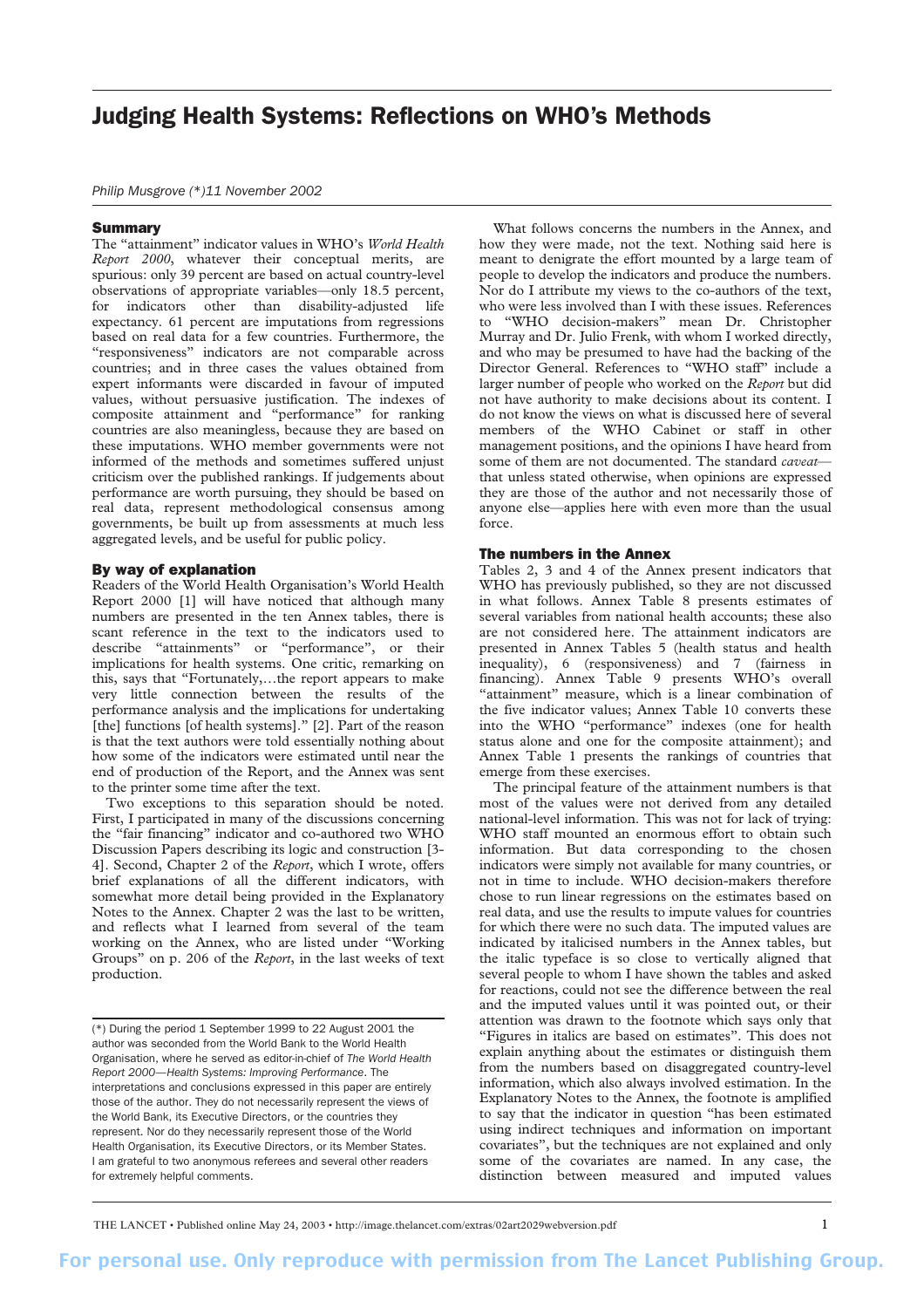disappears in Annex Tables 1, 9 and 10, where the numbers are presented as if they were all on the same footing. Even for the five countries (Bangladesh, Brazil, Nepal, Peru and Thailand) for which all the five indicators were measured directly, the performance index—which depends on estimating a "frontier" based on the values for all the other countries—is therefore the result of imputations.

Because it was evident by the time Chapter 2 of the Report was written that a large share of the "data" were going to be imputed, I decided that most of the material presented in that chapter to explain the indicators would draw only on countries for which such detailed information had actually been analysed. This is the case for the illustration of the distribution of life expectancy at birth (Figure 2.3) and of household health financing contributions (Figure 2.5). In the case of the "responsiveness" indicators (Figure 2.4), comparisons among countries were avoided altogether, and the indicators for the seven different components were instead compared within each of 13 countries. The only instances of comparisons across countries that include the imputed values are Figures 2.6 and 2.7 (based on Annex Tables 9 and 10), and the accompanying discussion. I now believe it was a mistake to have put them in the text, which otherwise had scrupulously omitted such presentations.

The result of this way of making the numbers was that the Ministers of Health of the world may well have felt, on the day the Report was published, that they were in the position of parents whose children had been given grades in courses in which they did not know they were enrolled. Several WHO Representatives and Liaison Officers were also taken by surprise. As some of them explained to me, the advance copies of the Report and press materials they were given immediately before publication could not help them explain to outraged or baffled government officials where the numbers came from. Only 39 percent of the indicator values represent real data, and that share falls to 18.5 percent if one sets aside the estimates of disabilityadjusted life expectancy. This was the only indicator not imputed by simple regression—although much imputation went into the estimate—for 118 of the 191 Member States of WHO. Among those 118 countries are 25 that appear in the top 30 positions of the ranking by attainment and 23 that appear in the top 30 positions ranked by overall performance. Note 1, below, summarises the amount of imputation by country and by indicator.

#### The particular case of "Responsiveness"

This indicator differs from the others in being estimated for the Report 2000 by an entirely different method than WHO decision-makers intended to use in future exercises. For the first attempt, groups of key informants were recruited in each of 35 countries and answered a questionnaire about their own country's health system. The heads of the key informant groups were agreed, however, that the results cannot be used to compare one country with another, because no informant actually looked at, or was likely to know much about, any country but his or her own. When these heads of groups met in Geneva in December 1999, they expressly urged WHO not to use the numbers for any international comparisons, because, as one of at least four written protests put it, "There was a unanimous agreement that the instrument was unsuitable in capturing information universally on the domains that were decided by the WHO. We were made to understand that this was a pilot study and findings of this attempt would enable identified issues to be included in some final survey with a representative sample of adequate

number. But ranking countries based on this pilot study has been inappropriate and embarrassing." [5]. WHO staff did not comply with that request.

Even so, the numbers were not always respected. In five instances, imputed values were published for the responsiveness indicators although actual responses were obtained from key informants. In two cases the key informants gave their opinions on only one province (Shandong in China) or state (Andra Pradesh in India) rather than the entire country. It is certainly arguable that one part of such a vast and varied country may not be representative of the whole. Nonetheless, it surely represents the country better than an estimate based on opinions about 30 other countries, by local informants, with the province or state treated as if it were just one more country for purposes of estimation.

In three other cases, the key informants' opinions were disregarded, and the imputed values used instead, without the excuse of incomplete geographic information. The three were Chile (rating improved), Mexico (rating lowered) and Sri Lanka (rating improved). WHO Discussion Papers 21 [6, pp. 22, 23 and 25] and 22 [7, p. 9] give what are supposed to be reasons for replacing the key informants' evaluations. In two cases the justification given is the existence of a health reform, and in the other case it is a civil war. Neither of these phenomena is limited to the countries named, nor is there any explanation of why war or reform would make an imputed value more accurate than the opinion of well-informed observers from the country. Still less is it clear why a health reform in progress would make such observers err in one direction in Chile but in the opposite direction in Mexico.

When I discovered this substitution, I wrote to Dr. Murray, who had authorised the changes, that "if that doesn't qualify as manipulating the data, I don't know what does…At the very least, it gravely undermines the claim to be honest with the data and to report what we actually find." [8]. In reply, Dr. Murray said that "if results from any survey lack face validity it would be rather counterproductive to simply go with them. It is the careful interplay of informed assessment of the quality of the results and empirical findings that is the hallmark of the development of good data systems" [9]. I leave the reader to judge the "face validity" of that justification and of the explanations for each country.

I regard these as not simply statistical or even political issues, but ethical ones. WHO insists, and rightly, that when member governments send it data that the Organisation needs for its work, they should not misrepresent the status, nature or meaning of that information. It is equally important that WHO publications meet the same standards. If its valuable imprimatur is to be respected WHO must, like Caesar's wife, be above suspicion. My efforts to persuade Drs. Frenk and Murray that the publication of these numbers was unethical were, I am sorry to say, in vain.

The question of whether the numbers are honest has an occasional unintended comic aspect. The Russian Minister of Health, without knowing how the numbers were arrived at to rank Russia 130th among world health systems, declared himself unperturbed by WHO's judgement, believing it to be based on correct numbers, unlike the practice in his country until recently, and to be an honest reflection of the situation ("'nullement vex [sic]' par l'appréciation de l'OMS sur le système de santé de son pays, estimant qu'elle était basée sur des chiffres exacts, 'contrairement a la pratique dans notre pays il n'y a pas si longtemps', et qu'elle était 'le reflet honnête' de la situation") [10].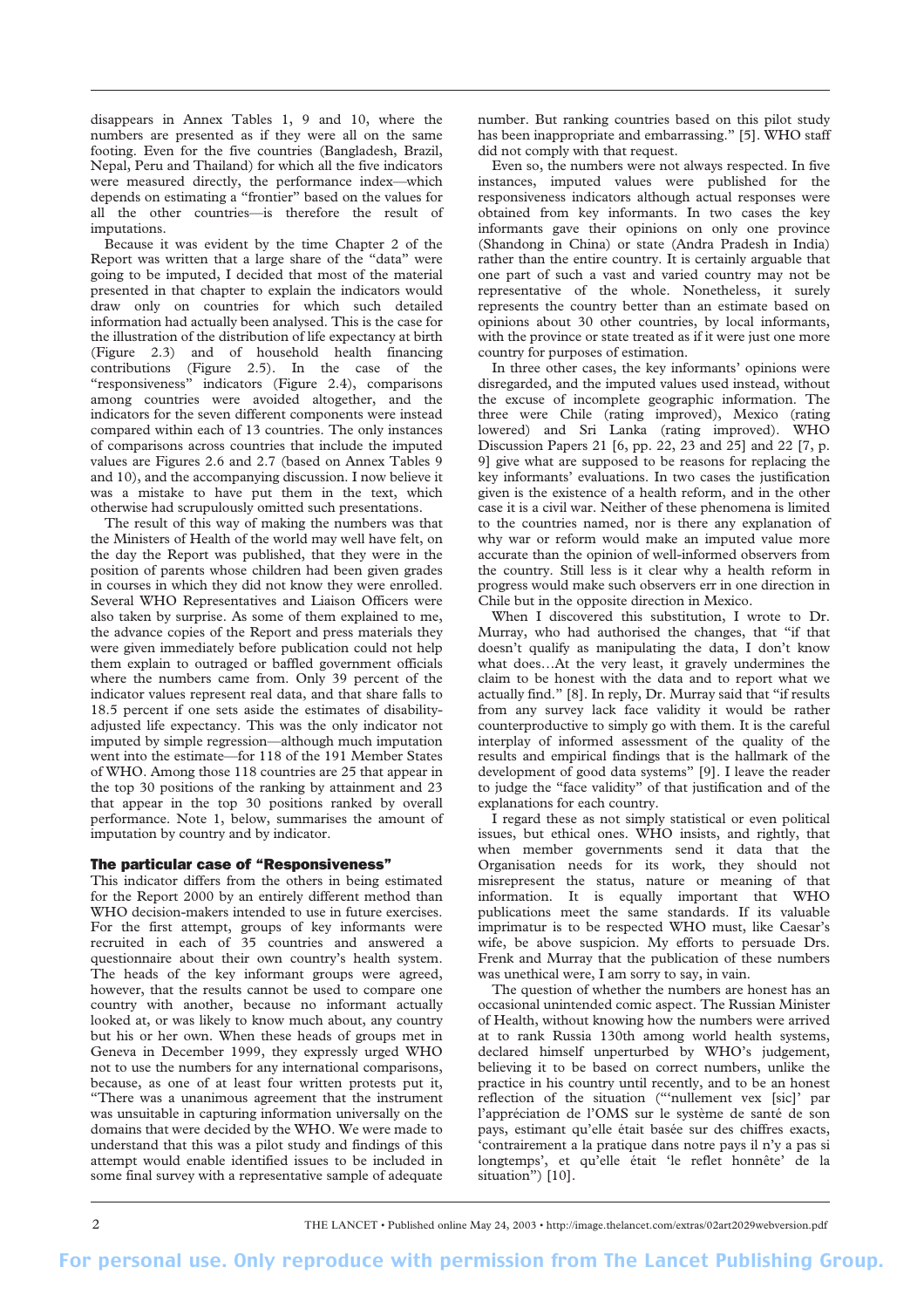## The use and interpretation of imputation techniques

The presentation of the results included estimates of "uncertainty intervals" around the numbers, which were carried over into the attainment and performance indexes. This appears to add a welcome element of modesty to the estimates. When the estimates come from regressions, however, the standard errors of the coefficients and the resulting standard error of estimate only show the likelihood that the true value falls into the interval indicated, with the probability chosen, provided the regression model is correct. Whatever is left out of the model must be random, normally distributed noise, and not one or more variables that would give entirely different imputed values.

Imputation can lead to utterly misleading results: a clear example occurs with the equation for the fair financing indicator [11]. The Gini coefficient on income is among the explanatory variables, on the reasonable supposition that the more unequal income is in a country, the more likely it is that households will have very unequal health spending, particularly out-of-pocket spending, relative to their capacity to pay. The estimation did not show the Gini coefficient to be statistically significant, but it would not matter if the error were smaller and the effect more significant. The regression suggests that high income inequality makes it hard for a country to achieve fairness (on the WHO definition) in paying for health care, which is not at all surprising. But to judge how well a health system performs, one does not want to know that—one wants to know how well the system offsets or compensates for that handicap, by the way it actually finances health. A country with a high Gini coefficient that nonetheless achieves a relatively good distribution of the finance burden among households deserves praise for overcoming the income inequality handicap, rather than being penalised as if the health system had simply mirrored other forms of inequality in society. Imputed values can of course err in the opposite direction, and by giving a false sensation of excellence, undermine the necessary and urgent efforts to solve the crisis in a health system ("causan perjuicio al dar una falsa sensación de excelencia y, por lo tanto, tienden a entorpecer los necesarios y urgentes esfuerzos para solucionar la crisis") [12].

Finally, when a number of imputations are combined into some overall index, they must be clearly interpretable. The child survival inequality and financial fairness indicators used single estimating equations with only three independent variables each, which are easy to interpret. There are however seven components for the level of responsiveness, with an equation for each one, and an eighth equation for the distribution. When the equations used to impute these values are added up, the result is not interpretable. The same variable sometimes pulls in different directions and enters in different forms (linear, logarithmic, exponential, and power, sometimes alone and sometimes interacted with one or more other variables) in the several equations, and it is impossible to make sense of any overall effect.

When a considerable number of the governments composing WHO's Executive Board asked for more complete technical explanations in time for their meeting in January 2001, they were given a collection of edited versions of existing Discussion Papers, which explains much of the methods and the research behind them, plus some new material [13]. However, nothing was included to explain the imputations.

### Usefulness for health policy

Because of their deficiencies, the Report's overall attainment and performance estimates are of no use for judging how well a health system performs—either absolutely or compared to other countries. In fact, they illustrate the mathematical truth that the difference between two complex numbers may be entirely imaginary. The problems of data and imputation invalidate even comparisons on a single indicator, unless they are limited to the countries for which there were real data—and not even then, for the responsiveness indicators. The composite attainment measure is therefore spurious, as is the performance or efficiency index, quite apart from the substantial further assumptions and estimations it involves. This has not stopped WHO staff from attempting to "explain" differences in countries' performance, as though the performance itself were real and accurately estimated [16]. The explanatory or determinant variables proposed are plausible, and may help understand why some countries have better health than others. But to undertake such analysis prematurely violates a basic rule of scientific inquiry, which is not to explain a phenomenon until it is confirmed to exist. To do otherwise amounts to guessing who built the canals on Mars.

What the WHO exercise has achieved is to provide some information—much less than has been claimed, because of all the data shortcomings, but still something that may be of interest or use. What it has yet to provide is a convincing demonstration that the information constitutes evidence for assessing or guiding health policy. This is partly because of the conceptual flaws in the exercise, but also because even a good measure of relative performance would be of no use to any government unless it suggested how to improve that performance.

Showing governments (and other interested parties) how to improve performance is not the same thing as "explaining" performance by further statistical research. The regression equations used to impute values of the indicators are a clear illustration: to discover that richer countries have more responsive systems is of little help to a poor country, nor is much gained from knowing that inequality in child mortality is lower—as it virtually has to be—when total child deaths are fewer. What a concerned government wants to know is what it can do about systemic failings. The effort to rank countries rather than to devote the same resources to helping them do better, looks like a distraction rather than a contribution. What WHO has accomplished to date in helping its member governments—eradicating smallpox, nearly eliminating polio, controlling onchocerciasis, combating tuberculosis, AIDS and smoking-related disease, and providing scientific and practical help to development banks and donor agencies as well as governments—has always depended on real and specific knowledge, not on highly aggregated and questionable assessments.

The extreme level of aggregation is one reason the results are of no use for policy. The fact that so many of the component numbers were imputed, and sometimes manipulated rather than measured, is another. A third reason, no less important, is that WHO decision-makers avoided any real consultation or participation by governments until forced to admit them. There were two consultative meetings, in December 1999 and January 2000, attended by academic experts and by some staff from WHO headquarters and the Regional Offices. I attended both of them, and can vouch that while the WHO framework was well explained and the indicators were described in general terms, participants were not told exactly how any of the numbers were being calculated, nor

THE LANCET • Published online May 24, 2003 • http://image.thelancet.com/extras/02art2029webversion.pdf 3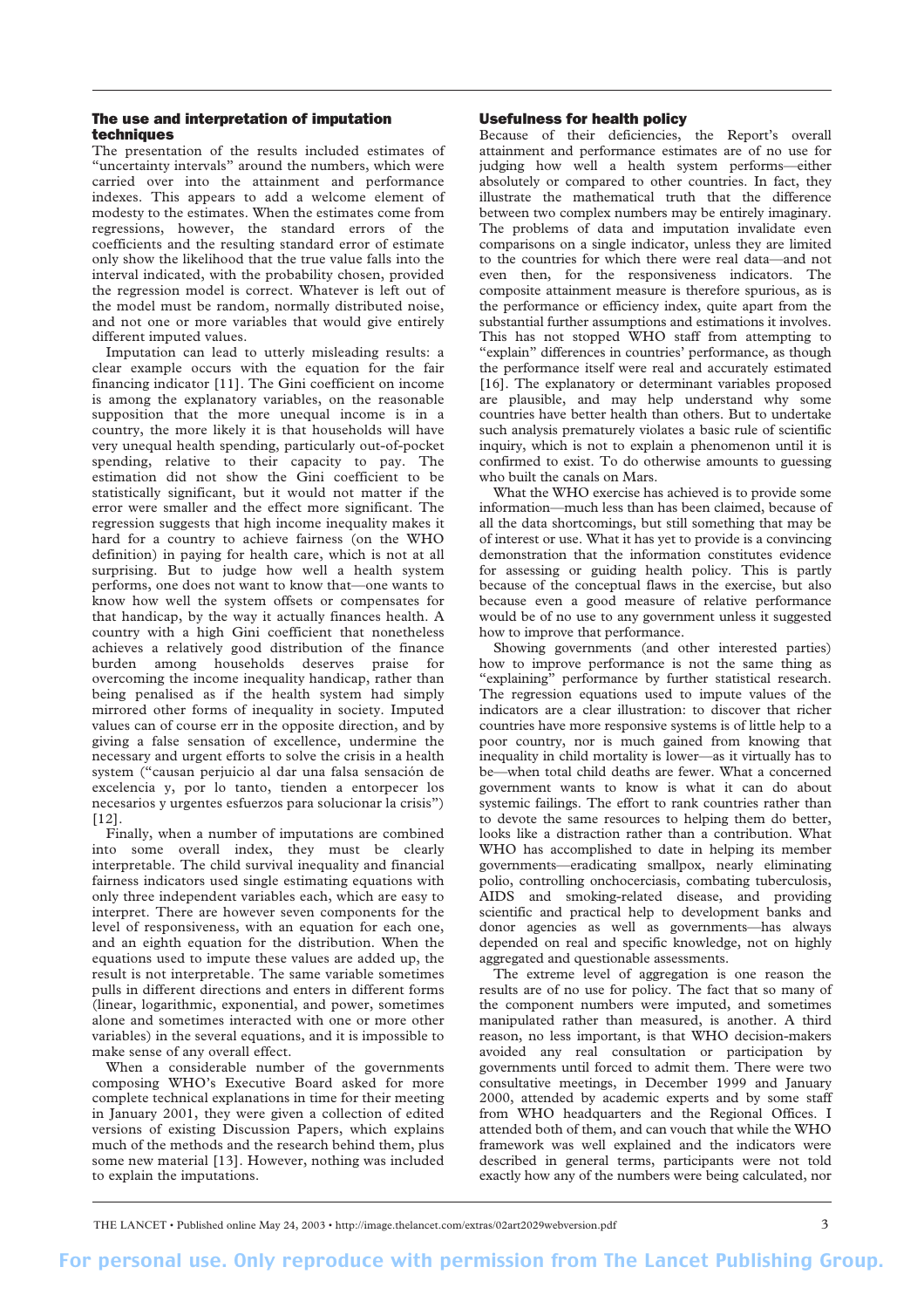about the intention to publish imputed values when there were no data. So far as I can determine, nothing said by participants at either meeting changed anything about the methods or the numbers. Subsequent requests for more information, even from Ministers of Health, were not fully and promptly answered [17]. WHO staff have insisted that "We should not underestimate the intelligence of policy makers" who can interpret the published measures for themselves [18], but in my view, the Organisation did not respect the intelligence of those same policy makers when defining and calculating the indicators and then failing to explain them adequately.

Dr. Murray also exaggerated the novelty of ideas and the indicators in the Report. This went so far that he accused Professor Hsiao of Harvard University of plagiarising the main ideas of the WHO framework in a paper that also discussed health system goals [19], necessitating a refutation by Hsiao with reference to his publications predating the Report and differing with it on substantial points [20].

Finally, the usefulness of whatever WHO does depends not only on the content, but on relations with member governments. Sometimes the Organisation must pick quarrels with governments and criticise their policies or their efforts: "good" relations are not always the most productive. On those occasions, criticism must be based on solid scientific knowledge. It is an entirely different matter to publish incomplete or spurious information which can facilitate unjustified attacks by a government's domestic critics.

#### Why did WHO decision-makers proceed as they did ?

Given the scientific and ethical objections, to say nothing of the political risks involved, the question naturally arises why WHO took the course it did. Fortunately it is not necessary to speculate. I was told in several conversations with Dr. Frenk or Dr. Murray or both, sometimes in the presence of others, why they thought WHO had to publish an index of health sector performance, even with no consultation with the governments and hardly any with other WHO staff, and with most of the numbers imputed rather than actually measured. These reasons included—

The favourable opinion of Amartya Sen, who led the creation of the Human Development Index (HDI). With all due respect for Professor Sen, that Index is simply a combination (with some transformations) of existing indicators received from governments. That distinguishes it from the combined WHO attainment measure that includes newly-designed indicators not provided by or even discussed with governments. The HDI also does not pretend to establish a frontier of what countries ought to be able to achieve, so while it suffers from some of the same deficiencies as the WHO index, in that respect it is quite different.

The supposition that no one was adequately concerned with health system problems, so an index, including a ranking, was needed to call attention to them. This argument gives no credit to all those, in or out of government or other international organisations, who have been working on health system reform and improvement in many countries and for many years.

The assertion that nobody would have paid attention to a partial analysis limited to real data, no matter how interesting the relations. It may be true that a more limited and evidence-based analysis would have attracted less notice, because policy-makers pay too much attention to scorecards and too little to what would really help them do their job. However, that matters only if the objective was to

gain attention. Besides, if Ministers of Health and others do care excessively about rankings, that is partly because WHO (and other international organisations) push them to do so.

The claim that the estimates, imputations, shortcuts, etc. used to fill in the tables were better than any previous ones, such as those used in the World Bank's World Development Report 1993 [14] or WHO's own estimates of the Global Burden of Disease [15]. The argument was also that it makes no difference what use the results are put to—ranking or rating is no different from just estimating.

Finally, the claim that WHO had to produce rankings in time for the 2000 Report and could not wait for better data or a more consultative process of collection and interpretation. Any such urgency was entirely selfimposed; it did not arise from the nature of the exercise or from the needs or wishes of the Member States.

## Rethinking the "frontier of the possible"

Clearly, there is a need for a sharp line between actually measured indicators and imputations, with none of the latter used as if they were real measurements. This is the only scientific way to proceed, and is moreover consistent with WHO's stated aim of eventually quantifying, with real disaggregated country-level data, any attainment indicators it uses. At least some of the indicators themselves also need to be re-thought. Just as clearly, a political and attitudinal change is needed to restore WHO's credibility and repair relations with member governments. Supposing the indicators to be conceptually satisfactory, adequately discussed beforehand with governments and academic experts, and properly measured from the appropriate country-level data, the question remains whether they can yield meaningful judgements or rankings of countries' performance.

The attempt to measure performance in the Report depends on assuming a production function for health (or other attainments) which at any moment is essentially uniform and available to all health systems. Compared to making steel or growing rice, "producing health" is so much more complicated as to call into question the idea that there is a common underlying function at all. In the published estimate derived from such a function, the most striking result is that the performance scores are correlated with health expenditure per capita [1, Figure 2.6]. At expenditures below US\$ 100, about half the countries receive scores of 50 % or less, whereas such poor performance is rare at higher spending levels. Since the numbers are spurious, this does not imply anything about a minimum or threshold level of spending necessary for a well-functioning health system, despite efforts by WHO staff to interpret it that way [16, pp. 4-5]. But when a supposed frontier of what is attainable passes through a relatively large area where no observations fall close to it, something is wrong. There is no assurance that the countries in that area actually could get closer to the frontier; the prima facie evidence is that the frontier has been drawn too far away from them.

Most of the countries that seem to perform poorly when the frontier is drawn high overhead—all of the lowestranked 18, and 33 out of the lowest-ranking 36 countries are in sub-Saharan Africa. The Report says that "A large part of the explanation is the HIV/AIDS epidemic" [1, p. 43]. That AIDS is responsible for a large share of deaths and of the total burden of disease in those countries is not in doubt [1, Annex Tables 3 and 4]. There is no way to distinguish from the data, however, between two very different interpretations: that AIDS is making it hard to reach the (fixed) frontier, or that it has moved the frontier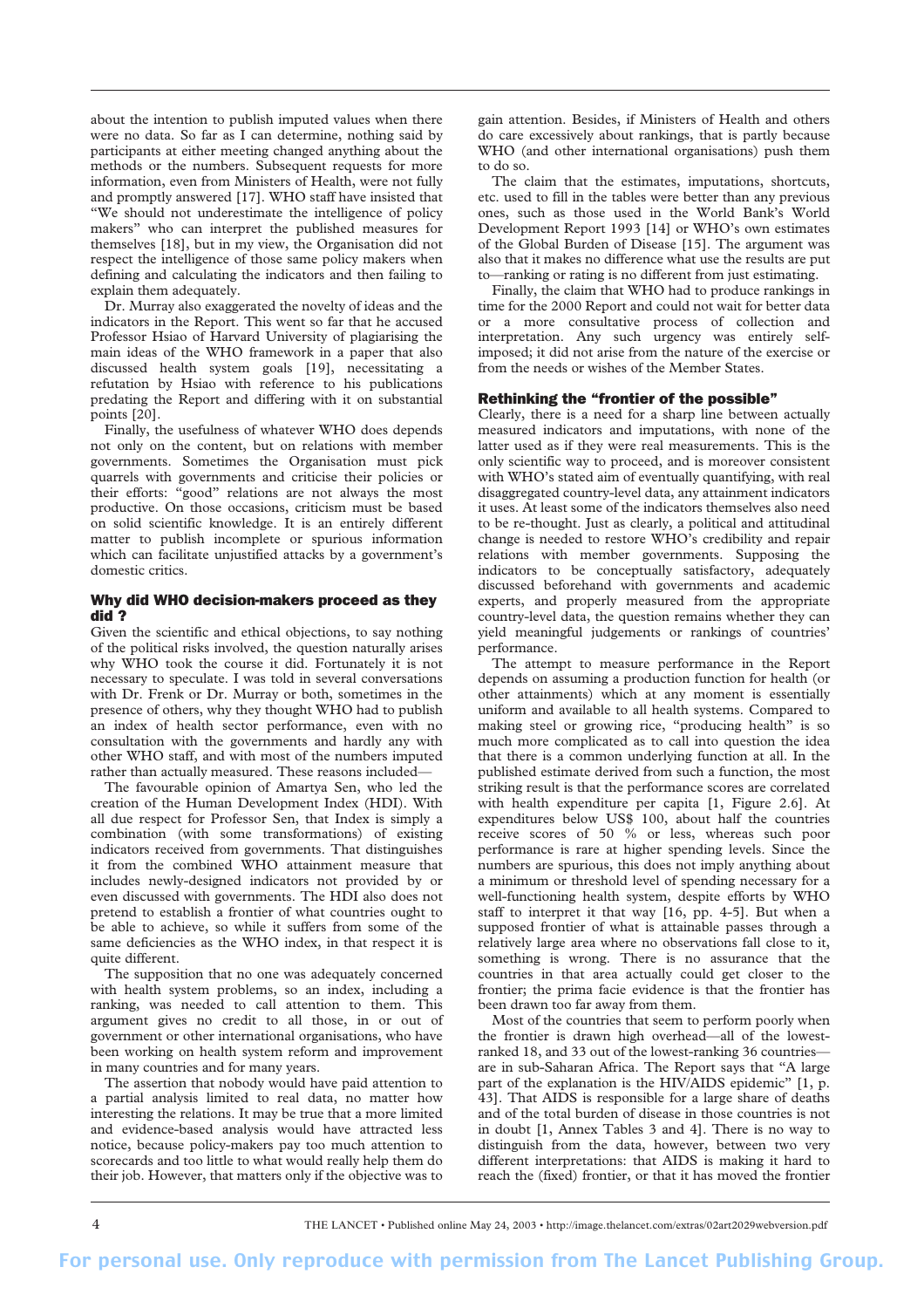itself downward, reducing the best attainable health status. For political and policy purposes there is an enormous difference between these views: have the African countries fallen toward the floor, or has the roof collapsed on them ?

Choosing the second interpretation means recognising that deaths and social disruption from AIDS have impaired African societies' capacities even to deal with the burden from other, pre-existing diseases. Under the impact of the epidemic, money and education—the two variables defining the frontier—do not mean what they used to mean; they have become less effective in improving health. In contrast, the first interpretation claims that African governments could and should control the health damage from AIDS, with the existing levels of expenditure and schooling, and should be held responsible for not doing so.

What is missing from this thinking is any sense of the feasibility of controlling AIDS. There is now considerable evidence that some preventive interventions, in some countries, have contributed to slowing or even reversing the trend toward higher AIDS incidence [21]; but because the response depends so much on individual attitudes and behaviour, which vary from one culture to another, there is still nothing like a guarantee that control is feasible everywhere with known interventions. Beyond the issue of what interventions would be required for control, is the question of how much they would cost. Recent estimates suggest that for sub-Saharan Africa alone, prevention, care and antiretroviral therapy for AIDS would require incremental spending, respectively, of at least 1.17, 1.05 and 0.72 billion dollars annually by the year 2007, and two, four and eight times those amounts by 2015 [22, Tables A.9-A.11], just to keep prevalence from increasing in low-prevalence countries, and perhaps to start lowering it in high-prevalence countries. That conclusion is equivalent to saying that the frontier has moved down because of AIDS.

What money can accomplish depends on knowledge, and that can change suddenly when the causes of ill health change. What one can do with money today also depends on what was done with the money of yesterday and the day before—money that at best is crystallised in people, buildings, etc. which can produce health today and tomorrow. (At worst, past money is irretrievably lost through bad investments, or the real resources it purchased have been fully consumed or depreciated.) If one country or health system always spent resources wisely in the past and another did not, equality of their current expenditure does not imply equality of potential attainment in the short run. More generally, two countries with the same values of schooling, health expenditure and other variables, but very different recent histories, will not have identical possibilities for future progress. In particular, a country that attained better health in the recent past should find it easier to regain that level—barring some disastrous change—than it would be for another country to reach that level for the first time. Basing estimates of the frontier on information from several recent years rather than just one, as the Report does, only partly corrects for this historical path-dependence.

Extra money (or any other incremental resource such as knowledge) takes time to become effective. The time required differs among diseases, because scaling up control efforts requires more in the way of investment in infrastructure, training or other inputs for some than for others [22, p. 86]. In consequence, a frontier of the possible cannot be defined independently of the composition of its disease burden and the interval in which a country is supposed to improve its health system. The

notion that there is a health system which actually controls the use of resources and could apply them very differently also becomes questionable when most spending is out of pocket and there are few central decisions about anything.

# Where to go from here ?

The foregoing discussion suggests that performance measurement relative to a frontier of what health systems should be able to achieve is a chimera, at least in the highly aggregated, top-down fashion that WHO decision-makers have pursued. It is still valuable to measure attainments of various kinds, and to look for ways that health systems can achieve more and use resources better. Breaking down "performance" along one or more dimensions seems the right direction to go.

WHO staff recognise the limitations of treating an entire large country as a homogeneous unit, and therefore propose to carry performance assessment down to subnational levels where data permit. If this is done the problem of attribution—of what to hold the health system responsible for—will get worse, because results in one state, province or area will depend on factors operating at the national level and possibly also in other sub-national areas. Tracing out these connections presents a major challenge. The problem will also get better, to the extent that different geographic areas really have distinct health systems whose differences need to be taken into account.

Spatial disaggregation is welcome, but functional separation is surely more important for policy. That means, for example, evaluating how the hospital subsystem functions and how it contributes to health system performance as a whole. Determining which outcomes to hold primary care, or hospitals, or other sub-systems responsible for is very complex: hospital outcomes may look bad because the primary care sub-system does not do its job properly. Getting those assessments right is of much more value than overall judgements, because it directs attention to specific areas, organisations and policies. An ideal method of performance assessment would then build up from inputs and outcomes at individual facilities or programs to more aggregated analyses. If a proper way to do that can be determined, outcomes at one level could be treated as intake at a higher level, and achievements could be traced from the bottom up, whether or not they ended with any measure of overall system performance. If that cannot be done in a reasonable time and at reasonable cost, then it is better to abandon the performance measurement exercise and devote the resources to uses of more immediate value to the people—patients, taxpayers and consumers—for whose benefit health systems exist.

#### *Conflict of interest statement*

As stated at the outset, this article derives from my experience as editor-inchief of the World Health Report 2000, while employed at WHO on loan from the World Bank. The paper was written after leaving WHO to return to the Bank. There is no other possible conflict of interest.

#### *Funding source*

No funding for writing this article was provided by any source.

# References

- 1 World Health Organisation, World Health Report 2000 Health Systems: Improving Performance. Geneva: WHO, 2000.
- 2 Institute for Health Sector Development (IHSD), "Improving health systems by measuring health status: is WHO serious ?" London: IHSD, September 2000.
- 3 C. J. L. Murray, F. Knaul, P. Musgrove, K. Xu and K. Kawabata, "Fairness in financial contribution: conceptual framework". Originally WHO/GPE Discussion Paper No. 24, published as Chapter 16 of [13].
- 4 C. J. L. Murray, F. Knaul, P. Musgrove, K. Xu and K. Kawabata,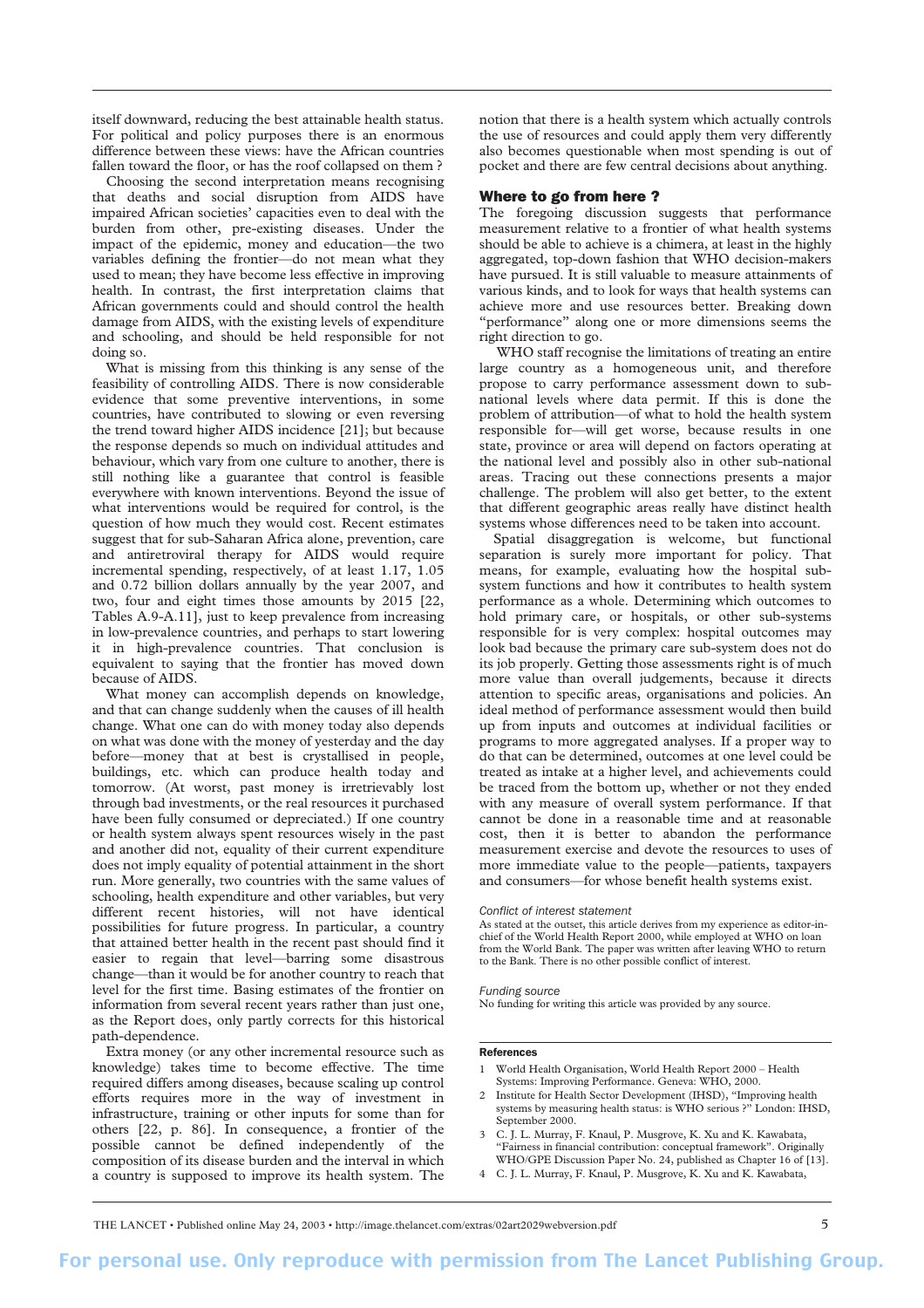"Estimating health financing contribution from survey data". This is an excerpt from what was originally WHO/GPE Discussion Paper 25, published as Chapter 17 of [13].

- 5 Comments by key informants from Indonesia, India, Poland and Brazil, Appendices 2.1-2.4 to Ministry of Health Policy Unit, Vietnam, "Comments and suggestions of Vietnam Ministry of Health/health policy unit as regards the World Health Report 2000". Hanoi: 2000. The quotation is from Appendix 2.2, "Protest from India to use responsiveness data".
- 6 N. P. Valentine, A. de Silva and C. J. L. Murray, "Estimating responsiveness level and distribution for 191 countries: methods and results". Geneva: WHO/GPE Discussion Paper No. 22, 2000.
- 7 A. de Silva and N. P. Valentine, "Measuring responsiveness: results of a key informants survey in 35 countries". Geneva: WHO/GPE Discussion Paper No. 21, June 2000.
- 8 P. Musgrove to C. J. L. Murray *et al.*, electronic mail, "Censoring the responsiveness results", 30 August 2000.
- 9 C. J. L. Murray to P. Musgrove *et al.*, electronic mail, reply to [8], 30 August 2000.
- 10 From the daily report of "WHO in the news", a collection of press notices about the Organisation that is circulated to all WHO staff, concerning a visit of the Director-General to the Russian Federation.
- 11 K. Xu *et al.*, [Title not determined]. Geneva: WHO/GPE Discussion Paper No. 26, Table 4-draft, not published. 12 Academía Nacional de Medicina (Colombia), "Carta a la Ministra de
- Salud". Bogotá: 11 September 2000.
- 13 C. J. L. Murray and J. Frenk, eds., *Health System Performance: Concepts, Measurement and Determinants*. Geneva: WHO, January 2001.
- 14 World Bank, *World Development Report 1993: Investing in Health.* Washington, DC: World Bank, 1993.
- 15 C. J. L. Murray and A. L. Lopez, eds., *The Global Burden of Disease: a Comprehensive Assessment of Mortality and Disability from Diseases, Injuries and Risk Factors in 1990 and Projected to 2020.* Cambridge, MA: Harvard University Press for WHO and the World Bank, 1996.
- 16 J. A. Lauer, A. Tandon, D. B. Evans and C. J. L. Murray, 'Determinants of performance", chapter 23 of [13].
- 17 Letter from Dr. José Serra, Minister of Health of Brazil, to Dr. Brundtland, Director-General of WHO, 5 July 2000.
- 18 C.J.L. Murray, J. Frenk, D. Evans, K. Kawabata, A. Lopez and O. Adams, "Science or marketing at WHO ? A response to Williams", *Health Economics 10(4)*, 2001.
- 19 W. C. Hsiao, "A Strategic Framework in Mobilizing Domestic Resources for Health", Commission on Macroeconomics and Health, Working Group 3 paper. Cambridge, MA: draft of 25 October 2000.
- 20 W. C. Hsiao, "Clarification of My Writing and the WHO World Health Report, 2000", unpublished note attached to e-mail letter to WHO, 27 November 2000.
- 21 P. Jha *et al.*, "The evidence base for interventions to prevent HIV infection in low and middle income countries", Commission on Macroeconomics and Health, Working Group 5, Paper 2.
- 22 Commission on Macroeconomics and Health, *Improving Health Outcomes of the Poor: Report of Working Group 5.* Geneva and London: WHO and the London School of Hygiene and Tropical Medicine, 2001.
- 23 E Gakidon, G King. An individual-level approach to health inequality child service in 50 countries. WHO/GPE discussion paper no 18. Geneva: World Health Organization/GPE, 2000.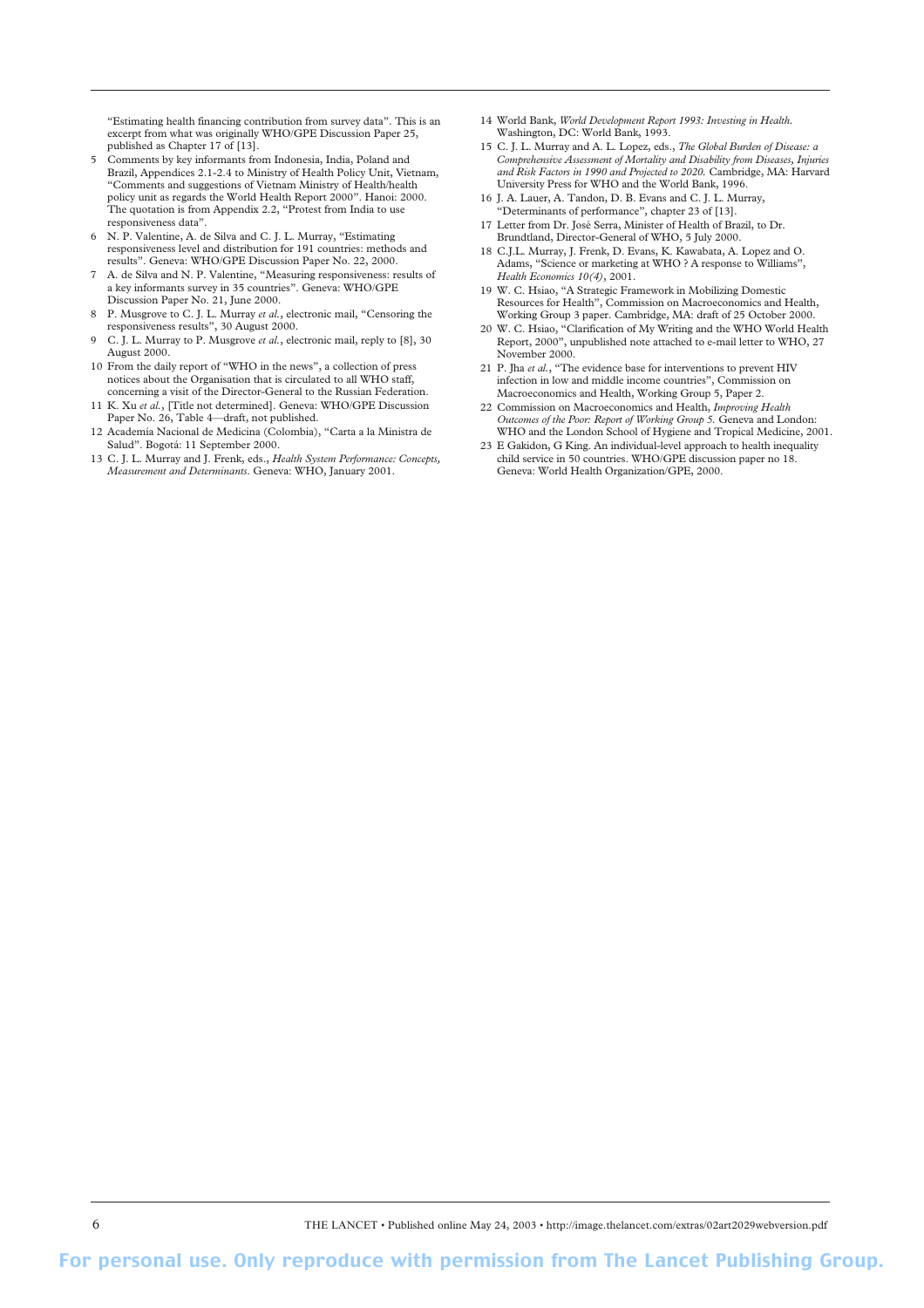**Note 1:** countries for which detailed national data were used to calculate components of the indexes of attainment and of performance, as indicated in the WHR Annex Tables 5, 6 and 7. (The estimates of disability-adjusted life expectancy, DALE, are all based on some national—or at least regional—level data at a minimum, for mortality—rather than projections from regressions.)

| <b>Health Inequality (Child Survival)</b> |                |                      |                | <b>Responsiveness</b><br>(Level and Inequality) |                | <b>Fair Financing</b><br>(Inequality) |                |  |
|-------------------------------------------|----------------|----------------------|----------------|-------------------------------------------------|----------------|---------------------------------------|----------------|--|
| 56 Countries                              |                |                      |                | 30 Countries                                    |                | 21 Countries                          |                |  |
| Bangladesh                                | 3              | Morocco              | $\mathbf{1}$   | Bangladesh                                      | 3              | Bangladesh                            | 3              |  |
| Benin                                     | 1              | Mozambique           | $\mathbf{1}$   | <b>Bolivia</b>                                  | 2              | <b>Brazil</b>                         | 3              |  |
| <b>Bolivia</b>                            | $\overline{2}$ | Namibia              | $\mathbf{1}$   | <b>Botswana</b>                                 | $\mathbf{1}$   | <b>Bulgaria</b>                       | $\overline{2}$ |  |
| Botswana                                  | $\mathbf{1}$   | Nepal                | 3              | <b>Brazil</b>                                   | 3              | Colombia                              | 2              |  |
| <b>Brazil</b>                             | 3              | Nicaragua            | $\overline{2}$ | <b>Bulgaria</b>                                 | $\overline{2}$ | Guyana                                | 1              |  |
| <b>Burkina Faso</b>                       | $\overline{2}$ | Niger                | $\mathbf{1}$   | <b>Burkina Faso</b>                             | $\overline{2}$ | India                                 | $\overline{2}$ |  |
| <b>Burundi</b>                            | $\mathbf{1}$   | Nigeria              | $\mathbf{1}$   | Cyprus                                          | $\mathbf{1}$   | Jamaica                               | $\mathbf{1}$   |  |
| Cameroon                                  | $\mathbf{1}$   | Norway               | $\mathbf{1}$   | Ecuador                                         | $\overline{2}$ | Kyrgyzstan                            | $\mathbf{1}$   |  |
| Central                                   | 1              | Pakistan             | $\overline{2}$ | Egypt                                           | $\overline{2}$ | Mexico                                | $\overline{2}$ |  |
| African                                   |                | Paraguay             | $\overline{2}$ | Georgia                                         | $\mathbf{1}$   | Nepal                                 | 3              |  |
| Republic                                  |                | Peru                 | 3              | Ghana                                           | $\overline{c}$ | Nicaragua                             | $\overline{2}$ |  |
| Chile                                     | 1              | Philippines          | $\overline{2}$ | Guatemala                                       | $\overline{2}$ | Pakistan                              | $\overline{2}$ |  |
| Colombia                                  | $\overline{2}$ | Poland               | $\overline{2}$ | Hungary                                         | $\mathbf{1}$   | Panama                                | $\mathbf{1}$   |  |
| Comoros Is.                               | $\mathbf{1}$   | Rwanda               | $\mathbf{1}$   | Indonesia                                       | $\overline{2}$ | Paraguay                              | $\overline{2}$ |  |
| Cote d'Ivoire                             | 1              | Senegal              | $\overline{2}$ | Korea (Republic)                                | $\mathbf{1}$   | Peru                                  | 3              |  |
| Dominican                                 | $\mathbf{1}$   | Somalia              | $\Omega$       | Malaysia                                        | $\mathbf{1}$   | Romania                               | 1              |  |
| Republic                                  |                | Sudan                | $\mathbf{1}$   | Mongolia                                        | $\mathbf{1}$   | Russian                               | $\mathbf{1}$   |  |
| Ecuador                                   | 2              | Tanzania             | $\overline{2}$ | Nepal                                           | 3              | Federation                            |                |  |
| Egypt                                     | $\overline{2}$ | Thailand             | 3              | Peru                                            | 3              | Tanzania                              | 2              |  |
| Ghana                                     | $\overline{2}$ | Togo                 | $\mathbf{1}$   | Philippines                                     | $\overline{2}$ | Thailand                              | 3              |  |
| Guatemala                                 | $\overline{2}$ | Trinidad and         | $\overline{2}$ | Poland                                          | $\overline{2}$ | Viet Nam                              | $\overline{2}$ |  |
| Haiti                                     | $\mathbf{1}$   | Tobago               |                | Senegal                                         | $\overline{2}$ | Zambia                                | $\overline{2}$ |  |
| India                                     | $\overline{2}$ | Tunisia              | $\mathbf{1}$   | Slovak Republic                                 | $\mathbf{1}$   |                                       |                |  |
| Indonesia                                 | $\overline{2}$ | Uganda               | $\overline{2}$ | South Africa                                    | $\mathbf{1}$   |                                       |                |  |
| Japan                                     | 1              | United               | $\mathbf{1}$   | Thailand                                        | 3              |                                       |                |  |
| Kazakhstan                                | $\mathbf{1}$   | Kingdom              |                | Trinidad and                                    | $\overline{2}$ |                                       |                |  |
| Kenya                                     | $\mathbf{1}$   | <b>United States</b> | $\mathbf{1}$   | Tobago                                          |                |                                       |                |  |
| Liberia                                   | $\mathbf{1}$   | of America           |                | Uganda                                          | $\overline{2}$ |                                       |                |  |
| Madagascar                                | $\mathbf{1}$   | Uzbekistan           | $\mathbf{1}$   | <b>United Arab</b>                              | $\mathbf{1}$   |                                       |                |  |
| Malawi                                    | $\mathbf{1}$   | Yemen                | $\mathbf{1}$   | Emirates                                        |                |                                       |                |  |
| Mali                                      | $\mathbf{1}$   | Zambia               | $\overline{2}$ | Viet Nam                                        | 2              |                                       |                |  |
| Mexico                                    | $\overline{2}$ | Zimbabwe             | $\overline{2}$ | Zimbabwe                                        | $\overline{2}$ |                                       |                |  |

Annex Table 5 of the Report, indicating one province in China also collected for that the index is based on detailed data, were analysed, but the Germany, but changes are germany, but but these are typographical errors. The state of the notional estimates were not used Neither country is included in Table 1 of were imputed (the because of the because of the because of the because of the because of the because of the because of the because of the because of the because of the because of t the Discussion Paper, which indicates state and province, the Discussion Paper, which indicates state and province, the sources of the estimates for 56 estimates were used in estimating estimating countries (50 Demographic and Health the intervention). The imputation). The imputation of the imputation of the imputation of the imputation of the imputation of the imputation of the imputation of the imputation of the i Surveys, and 8 small-area studies with insurance in the studies with insurance in the studies with insurance insurance both sources available for Brazil and<br>
for Chile Mexico and The use of imputations<br>
for Chile Mexico and **For Chile Mexico and For Chile Mexico and** 

for Chile, Mexico and Sri Lanka, despite and the repayment having actual country example actual country occurred in<br>
estimates, is related in the different periods. estimates, is related in

The number to the right of each country's name indicates whether detailed data were used for one, two or three of the indicators. (Somalia is given a zero, and Botswana a value of 1, because their estimates of child survival were not calculated from detailed national data). Health inequality (child survival), responsiveness (level and inequality together) and fair financing each account for 25 percent of the composite index of attainment. Therefore the share of that index for a particular country that is based on detailed national-level information is given by  $0.25[N + 1]$ , where N is the number above, and 1 is added to account for the share of attainment due to health level measured by disability-adjusted life expectancy (DALE).

the text.

The number of countries for each value of N, and the corresponding share of the information derived from detailed national data, are as follows:

|                                                | $N = 0$              |          |                    |     | Total     |  |
|------------------------------------------------|----------------------|----------|--------------------|-----|-----------|--|
| Detailed data share (%)<br>Number of countries | 25<br>1 <sup>Q</sup> | 50<br>45 | 75<br>$\sim$<br>20 | 100 | 39<br>191 |  |

THE LANCET • Published online May 24, 2003 • http://image.thelancet.com/extras/02art2029webversion.pdf 7